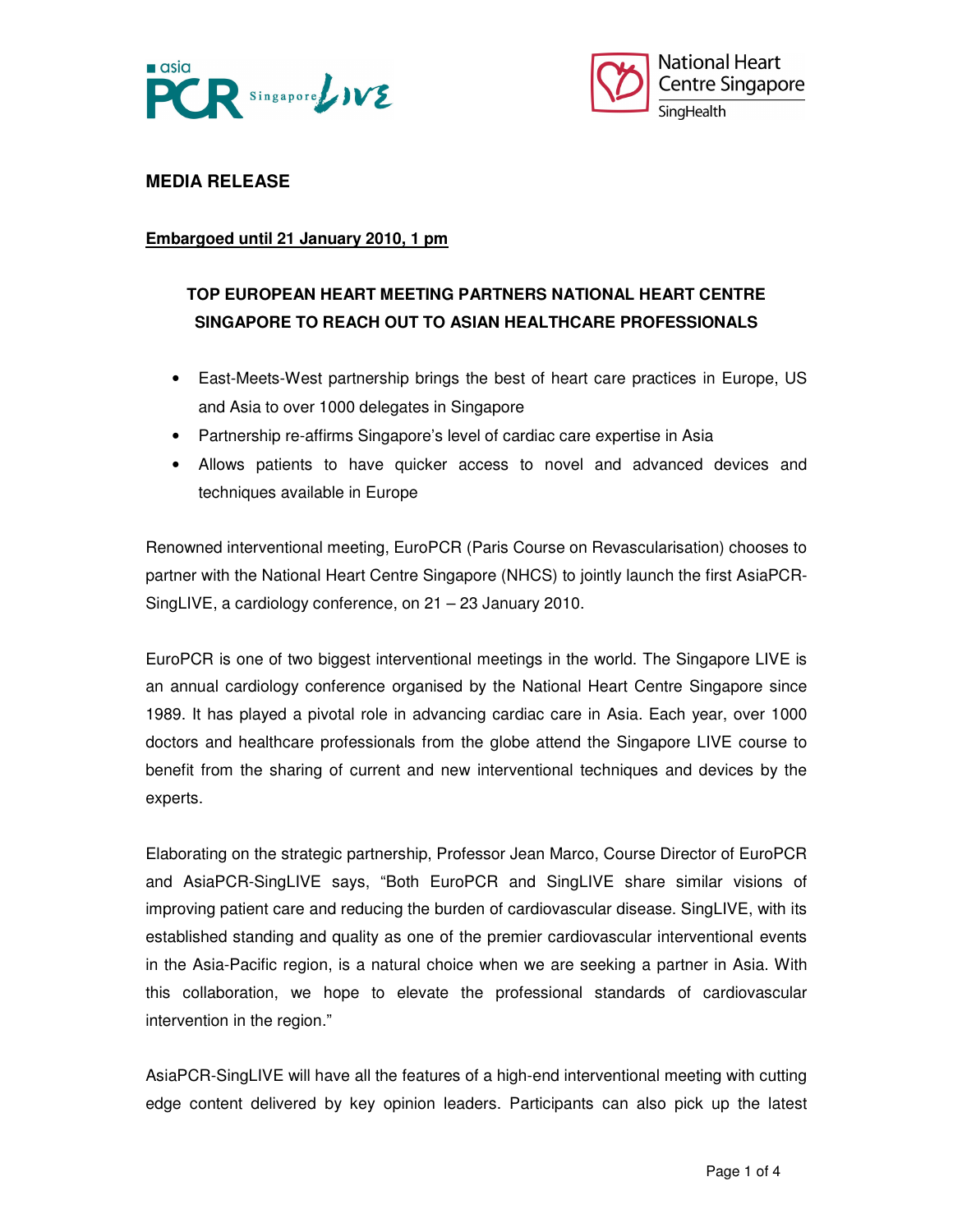



techniques and devices, learn from difficult and unusual case studies, hear the debate on the best therapeutic options and expand their network of contacts.

Associate Professor Koh Tian Hai, Medical Director, National Heart Centre Singapore and Course Director of AsiaPCR-SingLIVE added, "Europe has been leading the way in introducing new techniques and devices. The collaboration with EuroPCR will help to bring cutting edge interventional cardiology right to the doorsteps of Asian doctors and paramedical staff, without the need to travel long distances to Europe. As our Asian physicians acquire new skills and introduce novel alternative treatments to patients, it will help to improve the overall standard of cardiovascular care in the region."

AsiaPCR-SingLIVE, which is expected to run for the next 5 years, is set to present the best from both meetings by incorporating choice elements of EuroPCR, such as the popular "Tech News and Trends", "LIVE-in-a-box™" case transmissions and "How Should I Treat?" sessions into the SingLIVE programme, which features practical interactive sessions on new devices and techniques, "Tips and Tricks", and live cases from centres in the region.

#### **Facilitating the introduction of novel and advanced devices to the region**

The drug eluting balloon (DEB) catheter is a revolutionary new device which works by releasing a cell growth-inhibiting drug onto the wall of the artery rapidly, to keep arteries clear without the need for stent implants.

Developed in Germany by B. Braun Melsungen AG, studies in Europe have demonstrated that the device offers faster healing, reduced risk of recurrence and could prove more economical for patients in the long run.

Since its introduction to the region at the SingLIVE course in 2008, the DEB has earned the CE Mark approval last year and it is now available for patient use in Singapore.

Dr Philip Wong, Senior Consultant Cardiologist and Director, Research and Development Unit at NHCS shares, "The DEB is a new device which can be used to resolve in-stent restenosis (where a treated vessel becomes blocked) after stent implantation. It is also a useful alternative in cases where stenting is undesirable or impossible due to small vessels or previous procedures done at the site. The DEB is an example of how the scientific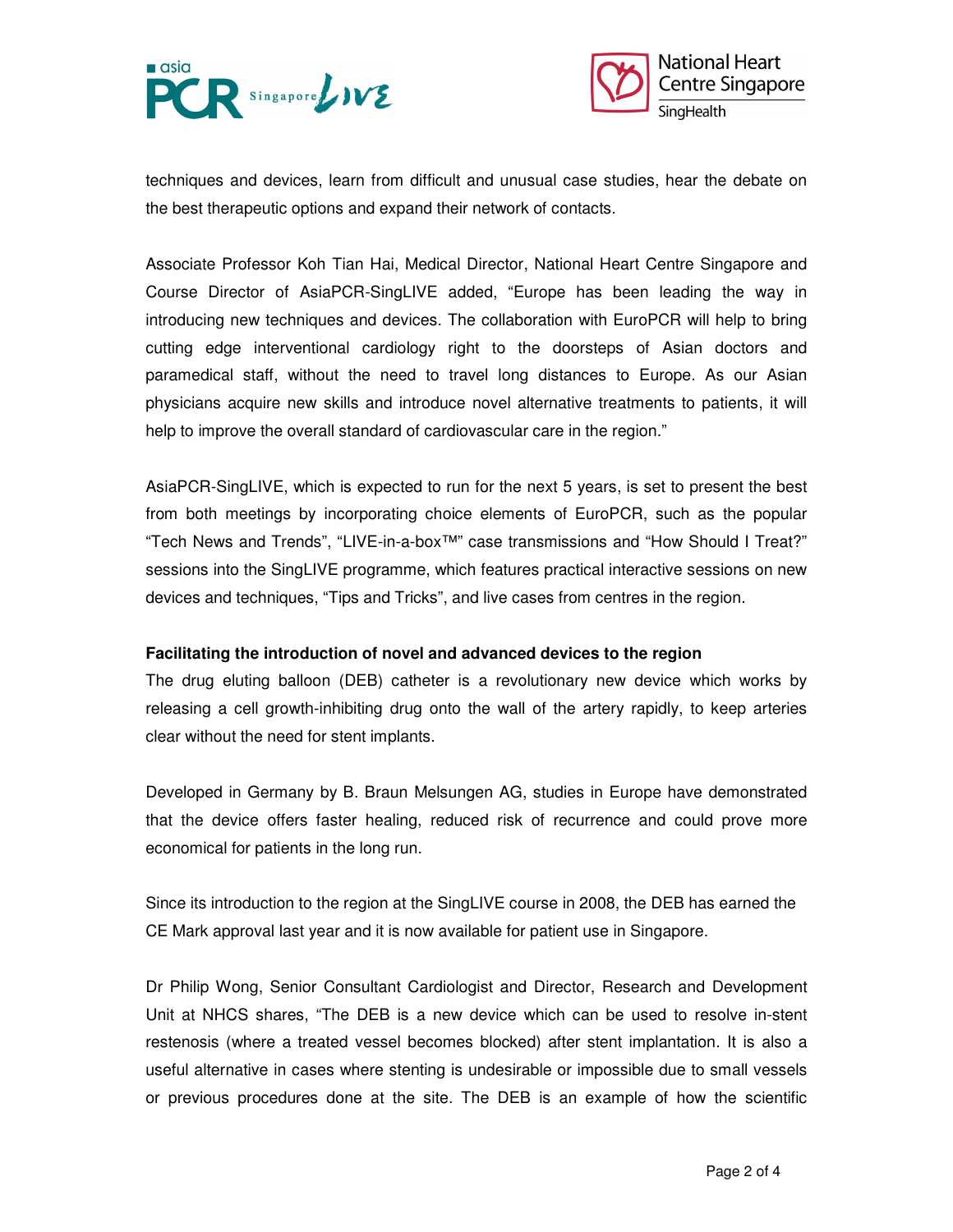



meeting can bring a device from clinical trial to patient care, ultimately improving local patient access to novel, yet cost-effective care. With AsiaPCR-SingLIVE, we look forward to more of such success stories."

About 13 patients at NHCS have been treated with the DEB since May 2009.

### **Media Contact**

Ms Teo Hwee Leng Corporate Development National Heart Centre Singapore (NHCS) Tel: 6236 7415 Email: teo.hwee.leng@nhcs.com.sg